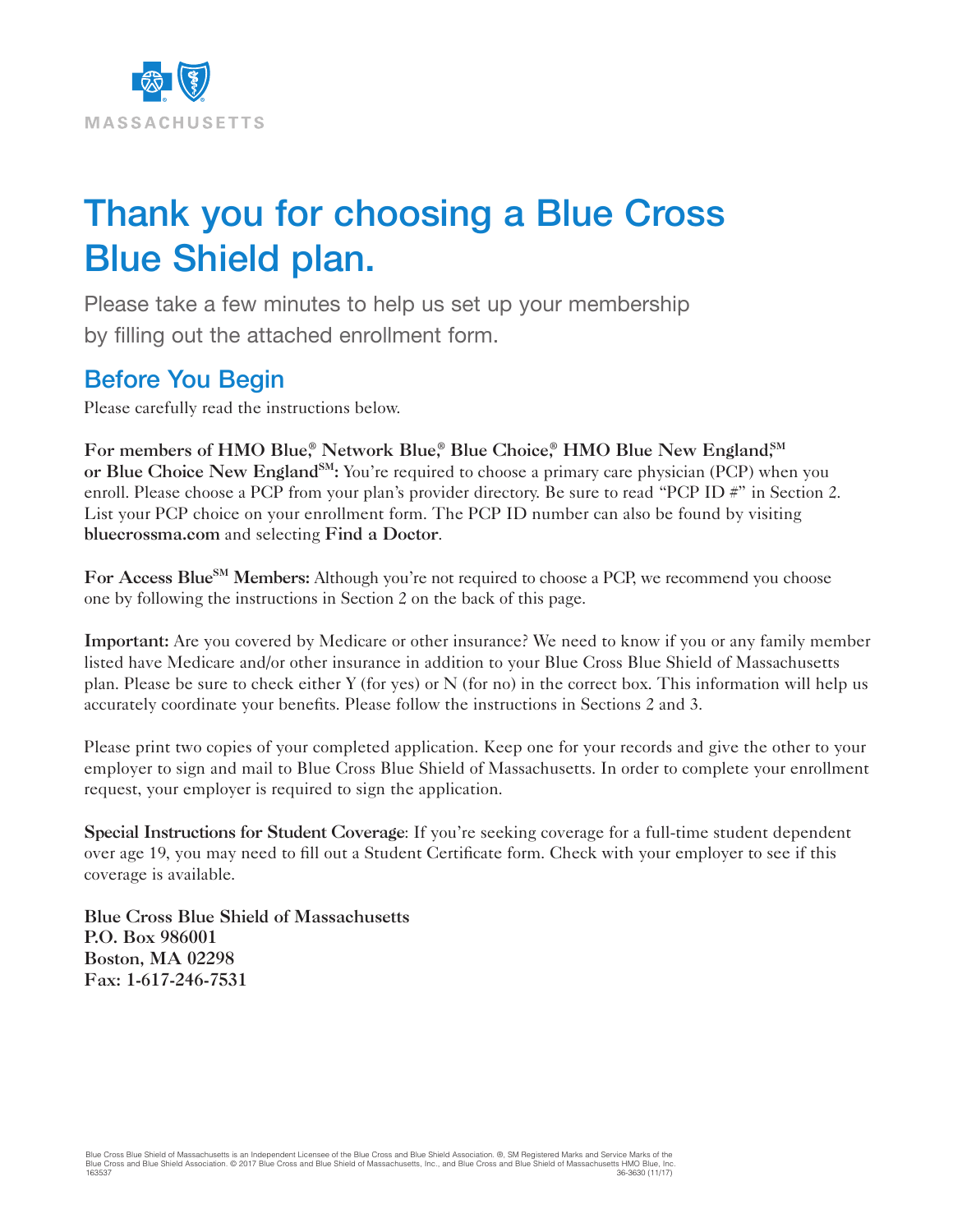## **Instructions**

#### Section 1 To Be Filled Out By Your Employer

Your employer will fill out this section.

Type of Transaction—Check the box(es) that apply.

Subscriber Cancellation Codes. If the subscriber won't be continuing any Blue Cross Blue Shield coverage, carefully select one of the following and indicate the three-digit code on the form.

| Code # | Reason for Canceling                                                                                                                                                                                                                                              | Code # | Reason for Canceling                           |  |
|--------|-------------------------------------------------------------------------------------------------------------------------------------------------------------------------------------------------------------------------------------------------------------------|--------|------------------------------------------------|--|
| 041    | • Changing to other health plan                                                                                                                                                                                                                                   |        | $\bullet$ Left employment                      |  |
|        | • Voluntary termination                                                                                                                                                                                                                                           |        | • COBRA ending                                 |  |
|        | • COBRA cancellation (under 18 months or nonpayment)                                                                                                                                                                                                              | 063    | $\bullet$ Transfer                             |  |
| 042    | • Over 65, changing to Group Medex <sup>®</sup> plan. (Requires Medicare A and B)<br>• Over 65, changing to direct-pay Medex plan. (Requires Medicare A and B)<br>• Over 65, changing to Medicare supplement other than Medex plans.<br>• Medicare (age $=< 65$ ) | 064    | • Cancellation as of original effective date   |  |
|        |                                                                                                                                                                                                                                                                   | 070    | • Deceased                                     |  |
|        |                                                                                                                                                                                                                                                                   | 071    | • Moved out of state (out of HMO service area) |  |
| 043    |                                                                                                                                                                                                                                                                   | 076    | • Military service                             |  |

Note: If your subscribers are adding or dropping one benefit only (medical/dental), please indicate "add medical," "add dental," "cancel medical," or "cancel dental" in the "Remarks" section.

If your new hires are subject to a probationary period, please indicate the time frame in the "Remarks" section, as well as the qualifying events for new enrollees.

If a subscriber is being moved from an active group to a retiree group (within the same account), this is a transfer and not a termination. Please include the Medical or Dental Group # transferring to.

Cancellation date will be the first day of no coverage.

#### Qualifying Events—Remarks:

To assist in the enrollment process, please use check boxes or write in applicable information in the "Remarks" section of the form.

- Open Enrollment—Check this box for open enrollment.
- New Hire—Check this box for new hires to the company.
- COBRA—Check this box if person is continuing coverage under COBRA.
- Add Spouse—Check this box if spouse is being added. Ensure date of marriage is within approved retroactive period.
- Add Dependent—Check this box if adding any dependent.
- Loss of Coverage—Check this box if employee lost coverage through spouse or parent. Please include HIPAA Continuous of Coverage Letter from prior company/insurer. If you have questions, contact your account service representative.
- Other—Check this box if change to family requires additional explanation. Please write in the reason for change (e.g., court order, adoption, New Dependent Law under HCR, legal guardianship, etc.). Include supporting documentation. If you have questions, contact your account service representative.

#### Section 2 Yourself (Member 1)

#### Please fill in all information that applies to you. (REQUIRED)\*

PCP ID#—If your health plan requires you to choose a primary care physician (PCP), please fill in this section. Write the PCP ID number (*not* the telephone number) of the doctor you have chosen to coordinate your health care. You'll find the doctor's PCP ID number in the provider directory for your health plan. If you need help choosing a PCP, please call our Physician Selection Service at 1-800-821-1388. A representative will be happy to help you select a doctor. PCP ID number can be found at bluecrossma.com, select Find a Doctor.

Other Insurance—Do you have other health insurance or Medicare in addition to your Blue Cross Blue Shield plan? Please be sure to circle either Y (for *yes*) or N (for *no*) ) in the correct box. If you have other insurance, please write the name of the other insurance company and your member identification number.

To Add or Delete a Member—Are you adding or deleting a member under your existing membership? If yes, please fill in the areas in Sections 1 and 2. You may

need help from your employer to fill in Section 1. Then, give us the details about the members you're adding or deleting in Section 3 and/or Section 4.

#### Section 3 Member 2

If you choose a Family membership, please fill in this section if you want Member 2 to be covered. (REQUIRED)\* (Note: Member 2 cannot be covered under an Individual membership.)

Other Insurance—Does your spouse have other health insurance or Medicare? Please be sure to circle either Y (for *yes*) or N (for *no*) in the correct box. If your spouse or partner has other insurance, please write the name of the other insurance company and your member identification number.

#### Section 4 Your Eligible Dependents (Members 3, 4, and 5)

If you choose a Family membership, please fill in this section for all children or other eligible dependents you want to be covered. (REQUIRED)\* (Note: dependents cannot be covered under an Individual membership.)

If you have more than three dependents to be covered, please use additional Enrollment Forms as needed. Please indicate on the form that additional forms have been used and write in the total number of dependents you want to be enrolled.

#### Section 5 Personal Savings Account

Your employer may have chosen to offer a personal savings account alongside your medical offering. Please consult your open enrollment materials and/or your HR department to determine if this applies to you.

#### *For each option:*

Start Date: Your start date will be considered established for tax purposes as of the start date of your medical plan, provided that you have signed, dated, and submitted the completed application for these accounts on or before that date.

End Date: Your end date is the date you choose to stop deposits into the selected financial account. If you have any questions, please see your employer.

Note: If you are transferring from one medical/dental plan to another plan, please complete Section 5 of the Enrollment and Change Form to let us know that you will be continuing your personal savings account..

#### Section 6 Signatures (Employer & Employee)

Employee: Please sign and date the application and return it to your employer. Employer: Please sign and date the application and return to Blue Cross Blue Shieldof Massachusetts. Please mail to:

P.O. Box 986001 Boston, MA 02298 or fax to 1-617-246-7531

\* Under the Affordable Care Act, we are required to collect the Social Security number for you and any dependent enrolling in your plan.